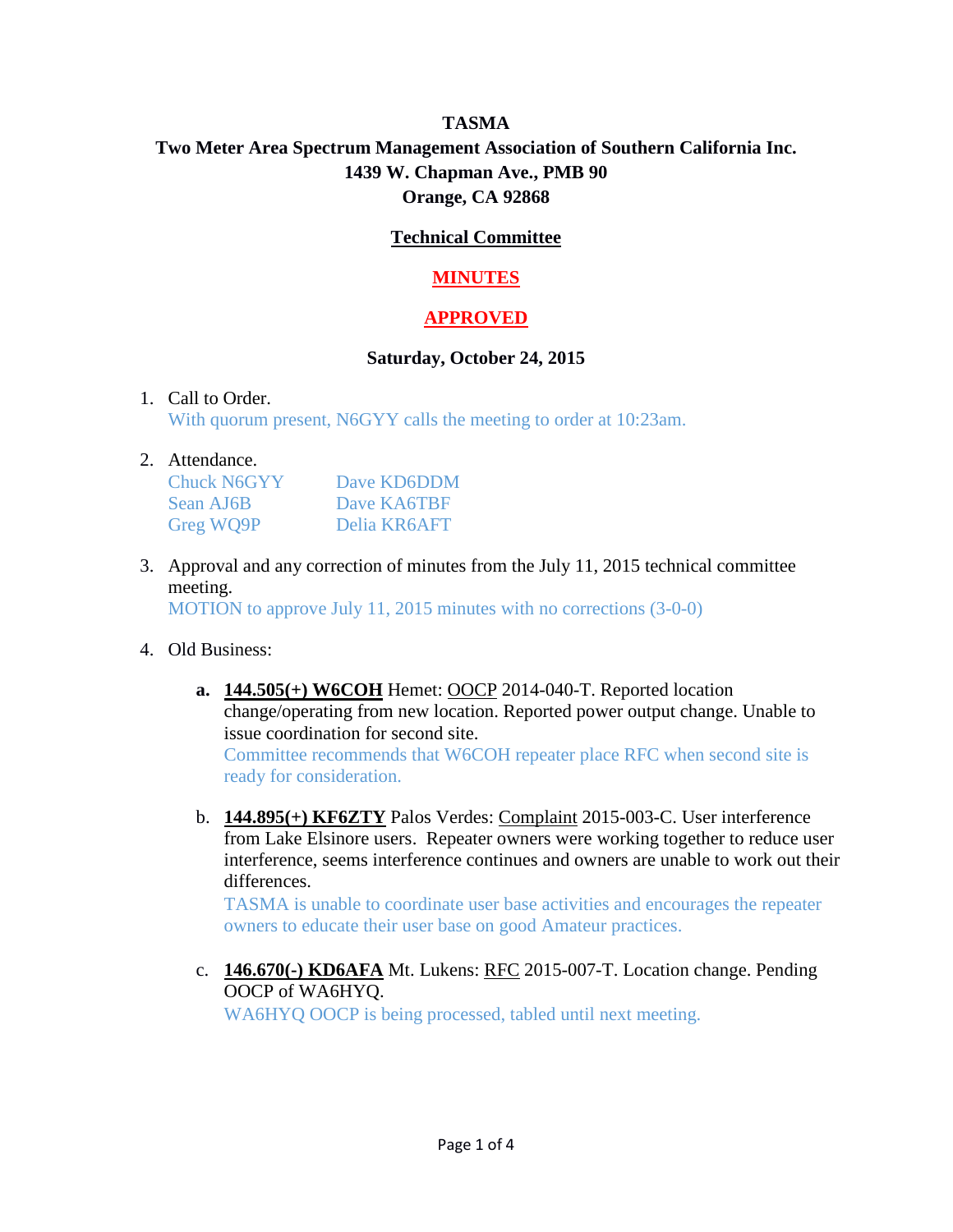- d. **145.120(-) KC6PXL** Contractor's Point: Complaint 2015-020-C by WA6ISG Running Springs. The committee believes the interface has been removed by KC6PXL and is no longer an issue and will close the case if no further interface is reported.
- e. **145.240(-) NK6S** Sherman Oaks: OOCP 2015-023: Observed off the air. MOTION to cancel coordination due to OOCP process, repeater off the air and mail being returned from FCC address. (3-0-0)
- f. **145.200(-) K6JSI** Santa Ynez Peak: OOCP 2015-024: Observed off the air. K6JSI requested for coordination to be removed, repeater no longer on the air.
- g. **146.670(-) WA6HYQ** Perris: OOCP 2015-025: Observed off the air. OOCP in process.
- h. **146.760(-) K6THQ** City of Industry RFC 2015-017-K: New repeater. MOTION to decline RFC based upon overlapping coverage with W6JAM repeater.  $(3-0-0)$
- i. **145.240(-) WD6EBY** Chatsworth Peak: RFC 2015-004-N. New Repeater. MOTION to decline RFC based upon overlapping coverage with K6LLU repeaters. (3-0-0)
- 5. Test Coordination Not On The Air Yet: (in construction)
	- a. None.
- 6. Test Coordination On The Air:
	- **a. 146.160(+) KA6TBF** Mission Viejo: RFC 2014-048-C. New Repeater in test coordination ending in 11/2015. MOTION to approve final coordination. (3-0-0)
	- **b. 147.300(+) K6VGP** Otay: RFC 2014-042-T. New repeater in test coordination ending in 4/2016. No action required.
	- c. **145.200(-) WD6EBY** Sulphur Mtn. RFC 2015-021-T: New repeater in test coordination ending in 4/2016. No action required.
- 7. New Business:
	- a. **147.990(-) W6JAM** Tujunga: RFC 2015-009. New repeater. MOTION to issue test coordination. (3-0-0)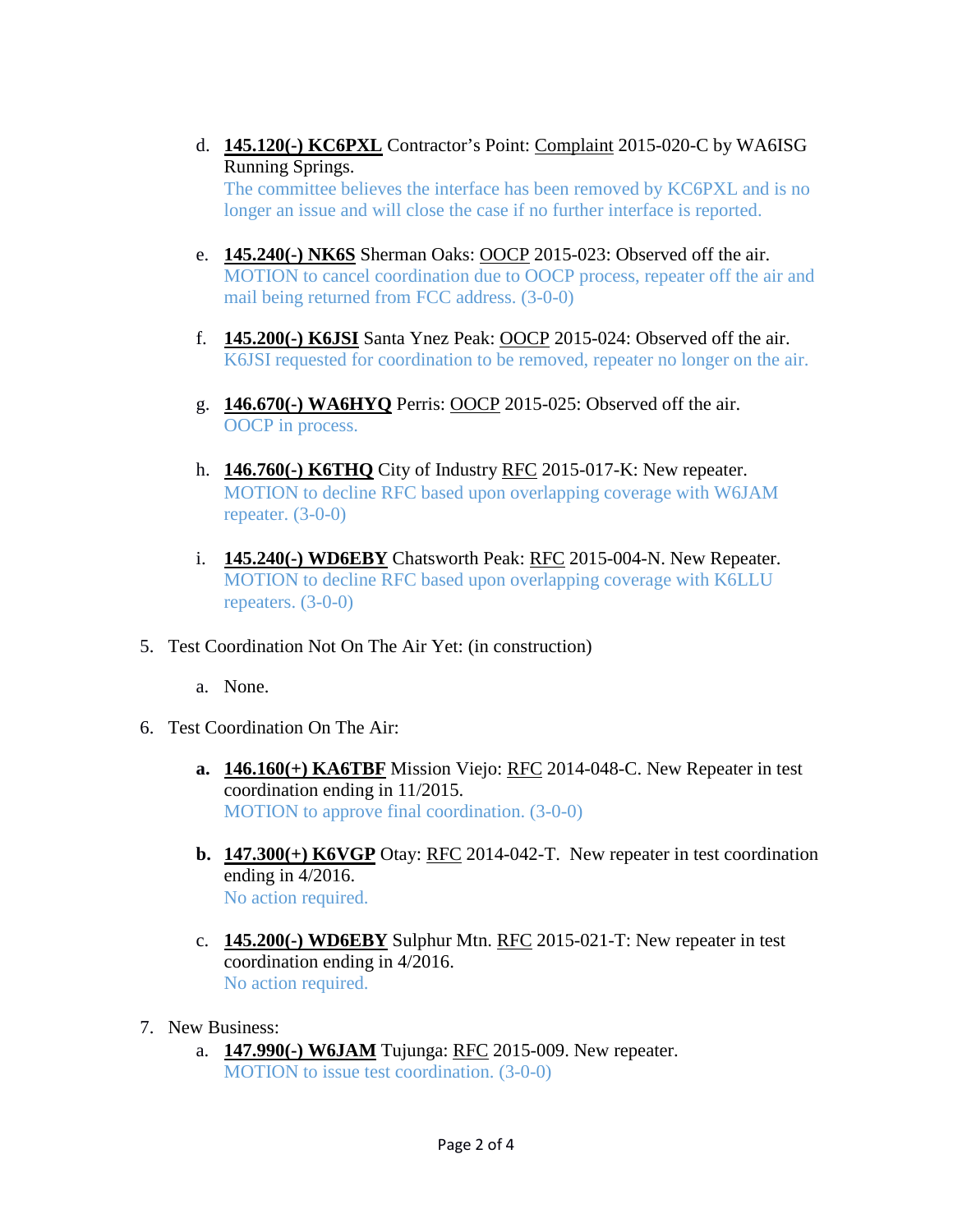- b. **144.895(+) KF6ZTY** Palos Verdes: RFC 2015-022: Location change. MOTION to issue test coordination. (3-0-0)
- c. **145.260(-) AI6BX** Redlands: RFC 2015-026: Location change. MOTION to issue test coordination. (3-0-0)
- d. **145.260(-) AB6OQ** Big Bear City: Complaint 2015-027 by WA6FV / N6ISY. TASMA is unable to assist with interference from repeaters that are not coordinated. The committee recommends WA6FV / N6ISY contact the AB6OQ repeater trustee, ARRL OO or the FCC for assistance.
- e. **147.225(-) KJ6KHI** Valhalla: RFC 2015-028: New repeater. MOTION to issue test coordination. (3-0-0)
- f. **145.400(-) N6JO** Oceanside: RFC 2015-029: New repeater. MOTION to decline RFC based upon overlapping coverage with N6ME and Mexico. (3-0-0)
- g. **146.610(-) KK6FBC** Boulevard: RFC 2015-030: New repeater. MOTION to issue test coordination. (3-0-0)
- h. **147.855(-) WA6YNT** Cerritos: RFC 2015-031: Location change. MOTION to decline RFC based upon overlapping coverage with W6LMU repeater.  $(3-0-0)$
- i. **146.670(-) KI6AZQ** Vista: RFC 2015-032: New repeater. MOTION to decline RFC based upon overlapping coverage with N6QWD repeater. (3-0-0)
- j. **144.505(+) KE6MVS** Westminster: RFC 2015-033: New repeater. MOTION to issue test coordination contingent upon co-channel agreement from N6ACS repeater. (3-0-0)
- k. **146.880(-) N0UFO** Palos Verdes: RFC 2015-034: New repeater. MOTION to decline RFC based upon overlapping coverage with W6TJ repeater.  $(3-0-0)$
- l. **145.200(-) N6JO** Oceanside: RFC 2015-035: New repeater. MOTION to issue test coordination (3-0-0)
- m. **144.895(+) KF6ZTY** Palos Verdes: Complaint 2015-036 by W6CDW / KA6JMM.

At the time of the Committee meeting, the interference had been resolved. Interference complaint closed.